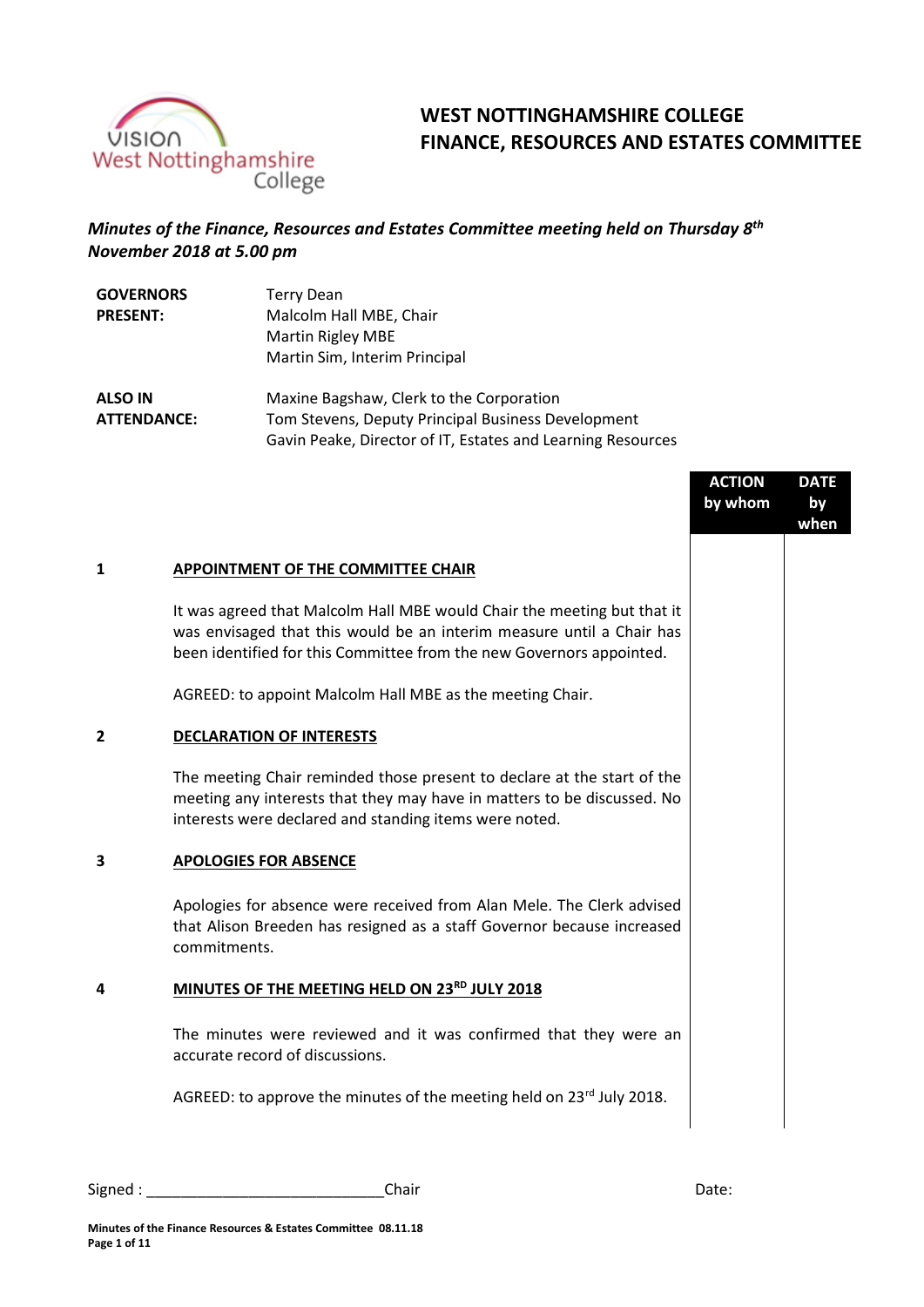There were 2 matters arising discussed

- Page  $4 it$  was confirmed that KF Training went in to liquidation on 16<sup>th</sup> August 2018.
- Page  $7 it$  was confirmed that the electrical testing and reinspection work tender was undertaken in September 2018. Actions were identified but assurance was given that they are all low risk.

AGREED to note the content of the update provided.

#### **5 ACTION PROGRESS REPORT**

The Committee considered the table in detail and a number of updates were provided:

- Line 1 Partner contracts is an agenda item later in the meeting;
- Line 2 is not yet due;
- Line 3 an Alumni report was provided in July 2018 and therefore it was agreed that the next update would be provided in February 2019. The Clerk reminded the Committee that the decision had been taken to continue with the Think Alumni relationship for the 2018/19 year but that thereafter it was the intention to assess value for money in relation to the contract;
- Line 4 is completed with a report provided in July 2018;
- Line 5 the Committee were advised that the College has been unable to obtain any benchmarking data. The ESFA used to collect data regarding student union finances, however this is not a field that is required to be populated any more. Louise Knott has made a request to other colleges for comparable information but unfortunately none has been forthcoming. It was explained that the WNC costs include staff and admin costs and therefore it may not be possible to compare on a completely like for like basis with other institutions. The interim Finance Director confirmed that costs associated with the student union would be reviewed as part of the financial recovery plan in any event;
- Line 6 the Interim Principal provided an update on the use of subcontractors in 2018/19. He advised that the model used by the College as at the  $7<sup>th</sup>$  March 2018, meeting where this action arose, was fine. However, the financial notice to improve (FNI) received by the College on  $24<sup>th</sup>$  July 2018 had implications, i.e. the FNI itself precluded the College from amending existing or commencing new contracts for however long the FNI exists. The College strategy for 2018/19 is to re-designate the focus to local delivery and part of this included two contract values which were increased and two new contracts issued (in relation to the two new contracts, one is with a company already known to the College). This change in existing values and introduction of new contracts was not in line with the funding rules given the existing FNI.

VP Feb 2019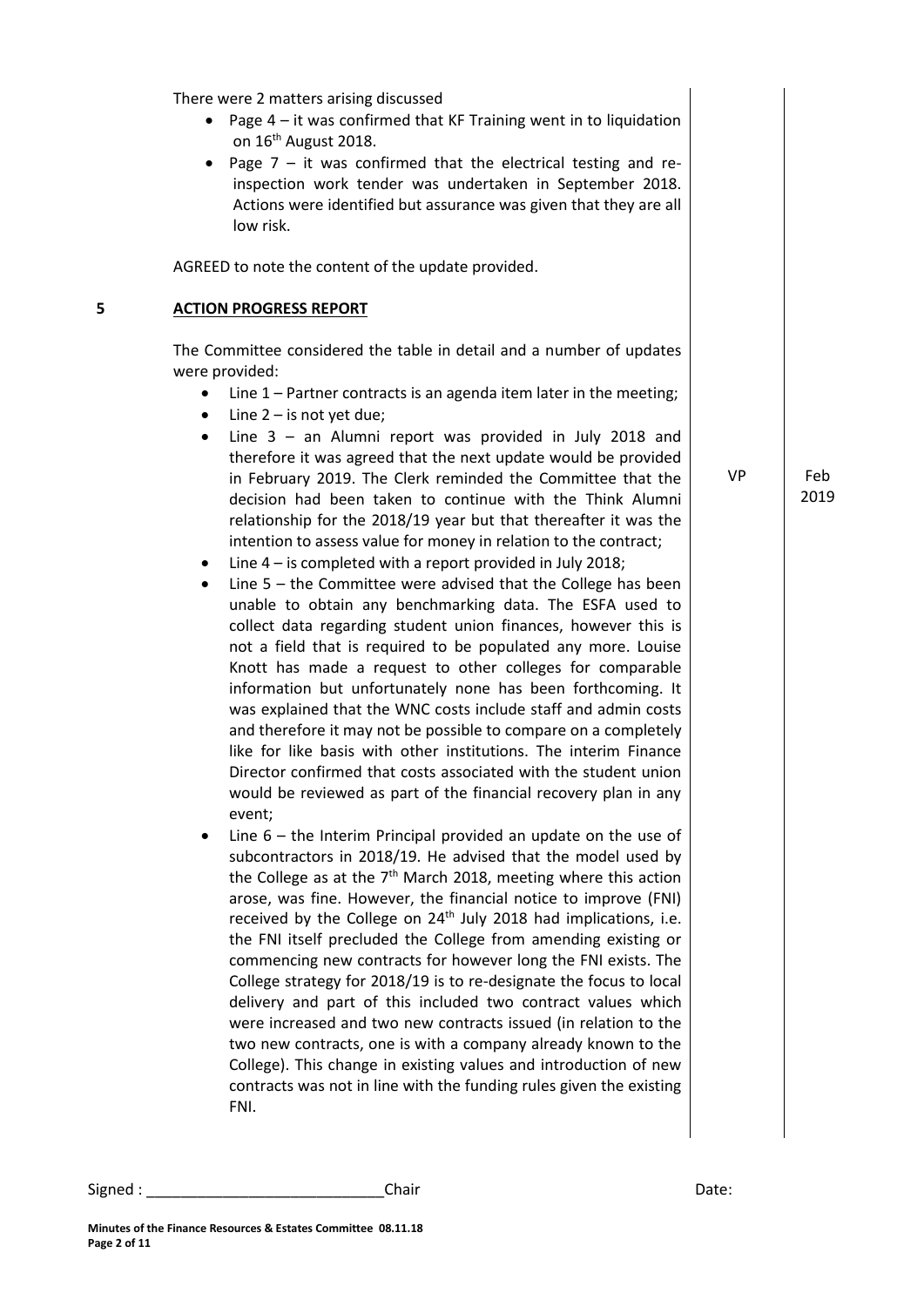The Interim Principal indicated that this is something that he had seen at another College and was able at that organisation to seek retrospective approval from the ESFA. The ESFA have been approached and they have indicated that they will accept the submission of a College business case regarding these changes and, if accepted, this will allow the activity to go through their audit process. He indicated that there were no guarantees at this stage regarding the success of the application. He confirmed that the business case is due to be submitted tomorrow with a response expected from the ESFA before finalisation of the financial recovery plan. The Committee were reminded that subcontract activity for the 2018/19 year is £5.3million and because of the changes to the funding rules there is currently £1.5million at risk, with £950k in relation to two contractors.

The Committee were advised that the rule change occurred in November 2017 and that the College was fully compliant up to the receipt of financial notice to improve on  $24<sup>th</sup>$  July 2018. The Interim Principal advised that it is an oversight only and that the issue has been identified early, so that there is a hope it can be resolved with the ESFA. He explained that the oversight was in not going back to check contract values once the financial notice to improve had been received. He indicated that the impact could be clawback, which would then lead to cash flow difficulties in the new year if the ESFA does not accept the College's business case. He reminded the Committee that the other major challenge is in terms of hitting the apprenticeship targets given the potential number of out funded learners. The Committee were advised that there are still issues outstanding in relation to a number of subcontractor arrangements, these include Trackwork, SIDDHI and Capital4.

A question from the Committee was whether or not the breach of funding rules was an error or was an action taken on purpose. Assurance was given that it is very much an oversight and an error.

AGREED: to note the content of the update provided.

#### **6 MANAGEMENT ACCOUNTS TO 30TH SEPTEMBER 2018**

The Interim Finance Director presented the management accounts and as an overview indicated that the position was worse than budgeted, however he described September as always being an unsettled month with not all enrolments and staffing in place. He described the October management accounts as providing a much clearer barometer in relation to the college position.

The Committees attention was drawn to the second paragraph on page 3 where it is noted that the overall loss, after interest and depreciation, at £247k is £116k higher than the same stage last year and £221k worse than the phased budget.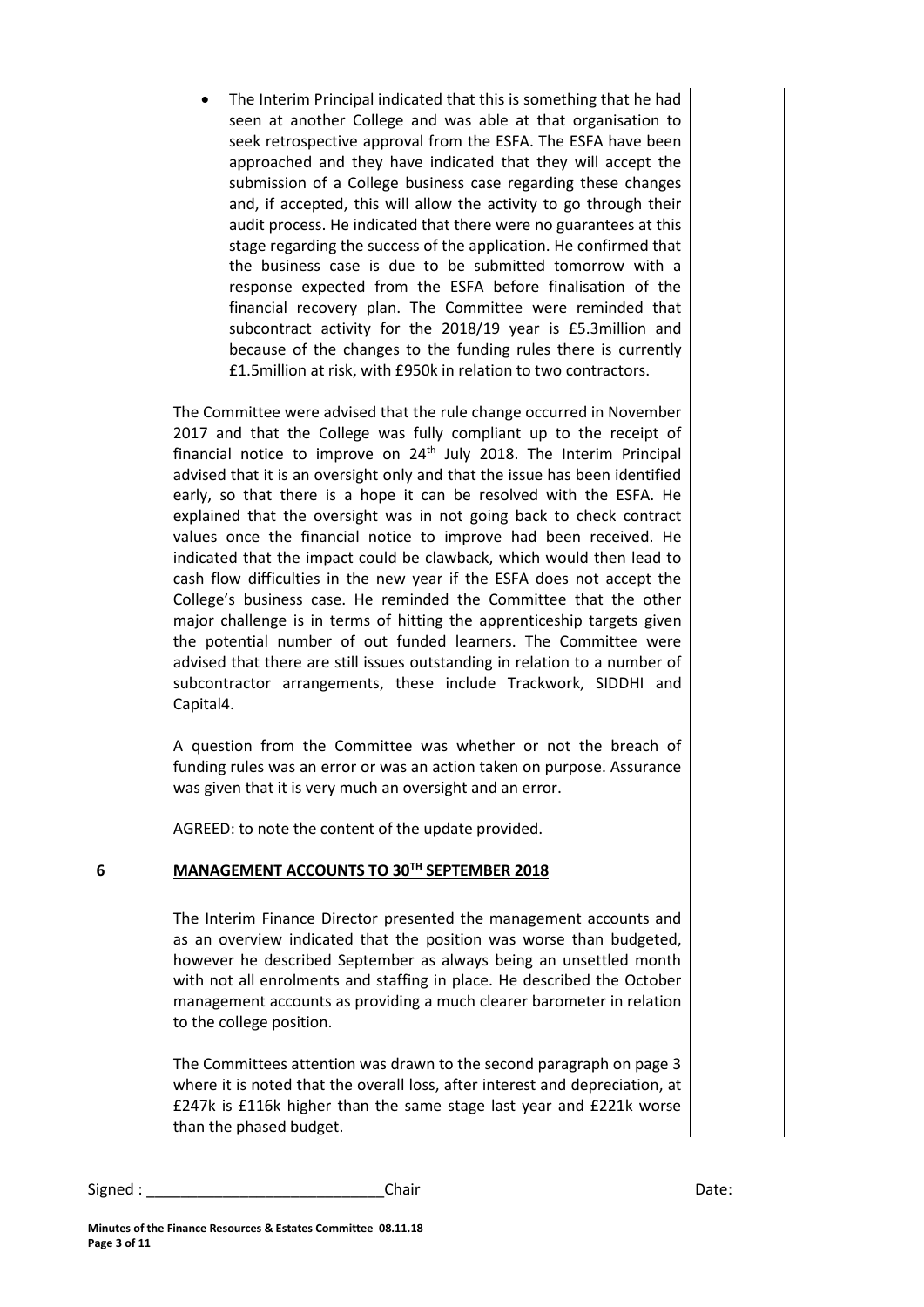He advised that very late in the day it had been discovered that there was an error on the ILR return and that there were a number of students on the system in September which were not showing correctly in terms of income. Longer term there will be no impact as the data will simply catch up in the following months, however this does mean that there is an extra £232k of income which should be showing within the September management accounts. He confirmed that £232k of the loss (calculated at £247k) is now accounted for and this position has been corrected in the October management accounts. This then means that the College is operating broadly in line with the planned budget.

The Committee considered the accounts and a question was raised in relation to non-pay costs detailed at page 4, the Committee queried why these were not in line with expectations. It was explained that costs have been paid to partners but that there is no associated income shown because of the data issue previously referred to. The interim Finance Director indicated that also the number of apprenticeship learners enrolled is not as high as envisaged. The Committee's attention was drawn to page 9 which gives greater analysis of the non-pay position.

The Committee discussed the system issues identified and the work being undertaken with Pro Achieve. It was confirmed that errors do often take place across the sector in the early months of the academic year as any system changes have to be tested by each College. A challenge for the College is to be aware of the issue and also to be aware of the fact that the system itself makes automatic changes to funding and therefore this would impact upon cash flow. This is not something that can be picked up unless the system is tested and double checked by the college. The Interim Finance Director indicated that, generally colleges have until the RO4 to make sure that all system changes have stabilised.

The Committee were advised that non-pay expenditure is less than profile as there have been a lower number of students with partners as compared to the plan.

Members' attention was drawn to page 8 and the pay cost analysis. It was pleasing to note that this is in the main in line with budget. It was confirmed that use of temporary staff is always high in September as the College awaits the outcome of enrolment before finalising staffing needs. It was confirmed that the College has incurred further costs in any event because of over achieving student numbers against target. The estimate is that the College has incurred an additional £130k costs to support and accommodate the extra student numbers (16-18, 19+ and HE).

The Committee were advised that the College's cash position is no longer critical but it should be noted that this is only because of external exceptional financial support.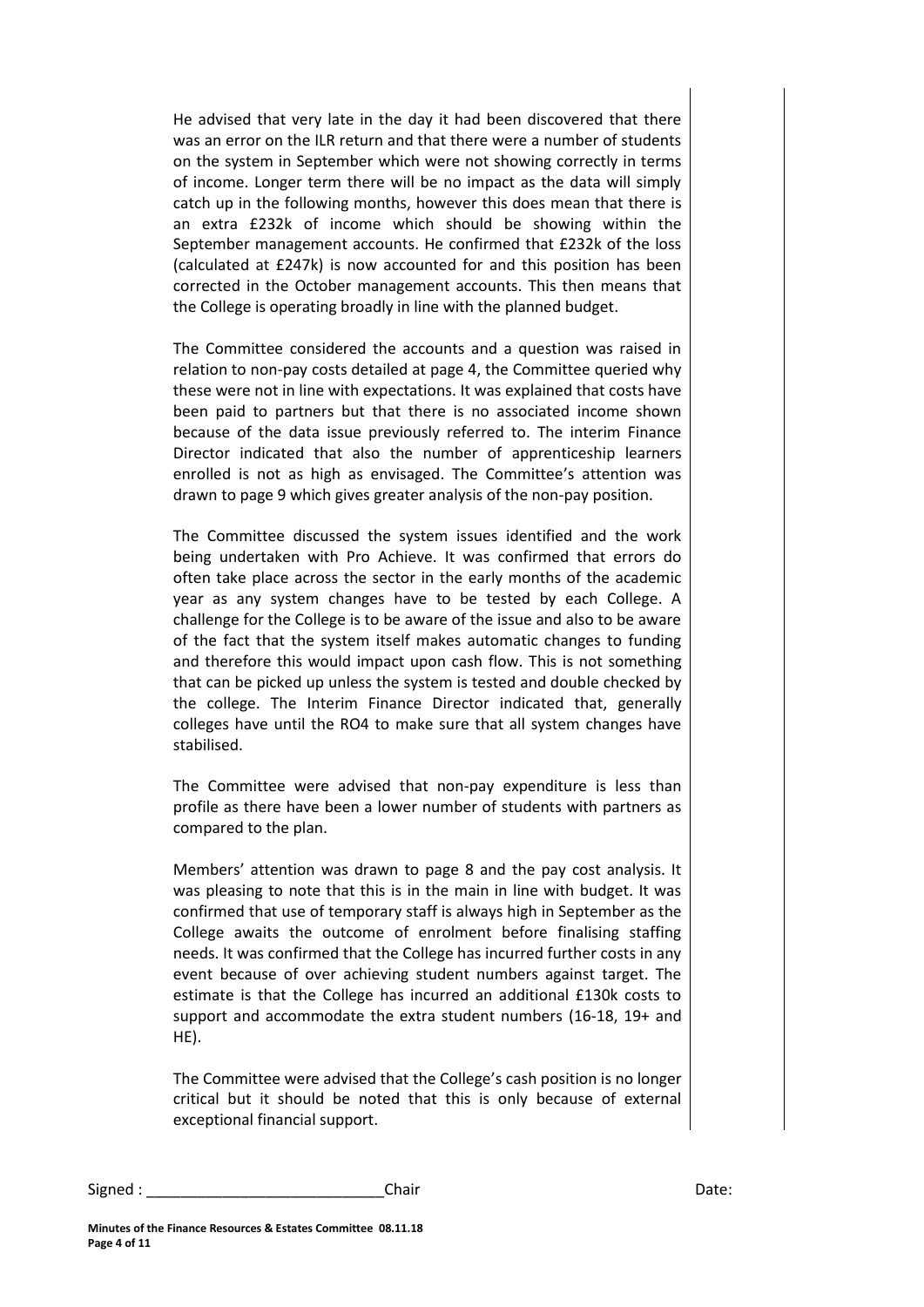The next EFS payment is expected on 16<sup>th</sup> November and will amount to £1.6million. The College has a further opportunity to submit a final request for exceptional financial support in December/January and this will be on the basis of the financial recovery plan.

The Committee's attention was drawn to page 11 which gives analysis of performance by School. The Committee were reminded that this data is still only two months into the financial year and only one month in to the academic year, however that being said the rates look low. As an overview it was acknowledged that the College's cash flow position is very much dependent upon exceptional financial support and delivering the apprenticeship targets.

Members' attention was drawn to page 10 and the KPIs therein. It was confirmed that the College currently is accessing the maximum amount permitted in relation to the revolving credit facility and also has the benefit of exceptional financial support. This means that the College is outside the financial covenant figures. Assurance was given that the bank have been provided with copies of the monthly management accounts and therefore they will be aware of this. The bank have already been made aware that the I&E reserves are not at £9million and that this in itself is a covenant breach. At July 2017 the College reserves were £9.1million, however the July 2018 position will be well below this. The Committee were advised that it is highly likely that the College will receive a reservation of rights letter from the bank, this will be the bank acknowledging the breach and indicating that they intend to reserve their rights in relation to the breach to a point to be determined in the future. The Committee were reminded that the bank has agreed a waiver in relation to the breach of representations made regarding the RCF.

The Interim Finance Director expressed the view that the College should have full access to the RCF amount until  $31<sup>st</sup>$  March, however the bank may take a view at  $31<sup>st</sup>$  January. It was confirmed that by  $31<sup>st</sup>$  January the bank's position regarding RCF should in the main be irrelevant as a longer term strategy and agreement will be in place with both the ESFA and the bank.

AGREED: to note the content of the Management Accounts presented.

#### **7 VISION BUSINESS UPDATE INCLUDING PARTNER CONTRACTS**

The Deputy Principal introduced his written report and a number of matters were specifically noted:

 For 2018/19 the apprenticeship funding banding has been reviewed and increased from 15 to 30 funding bands.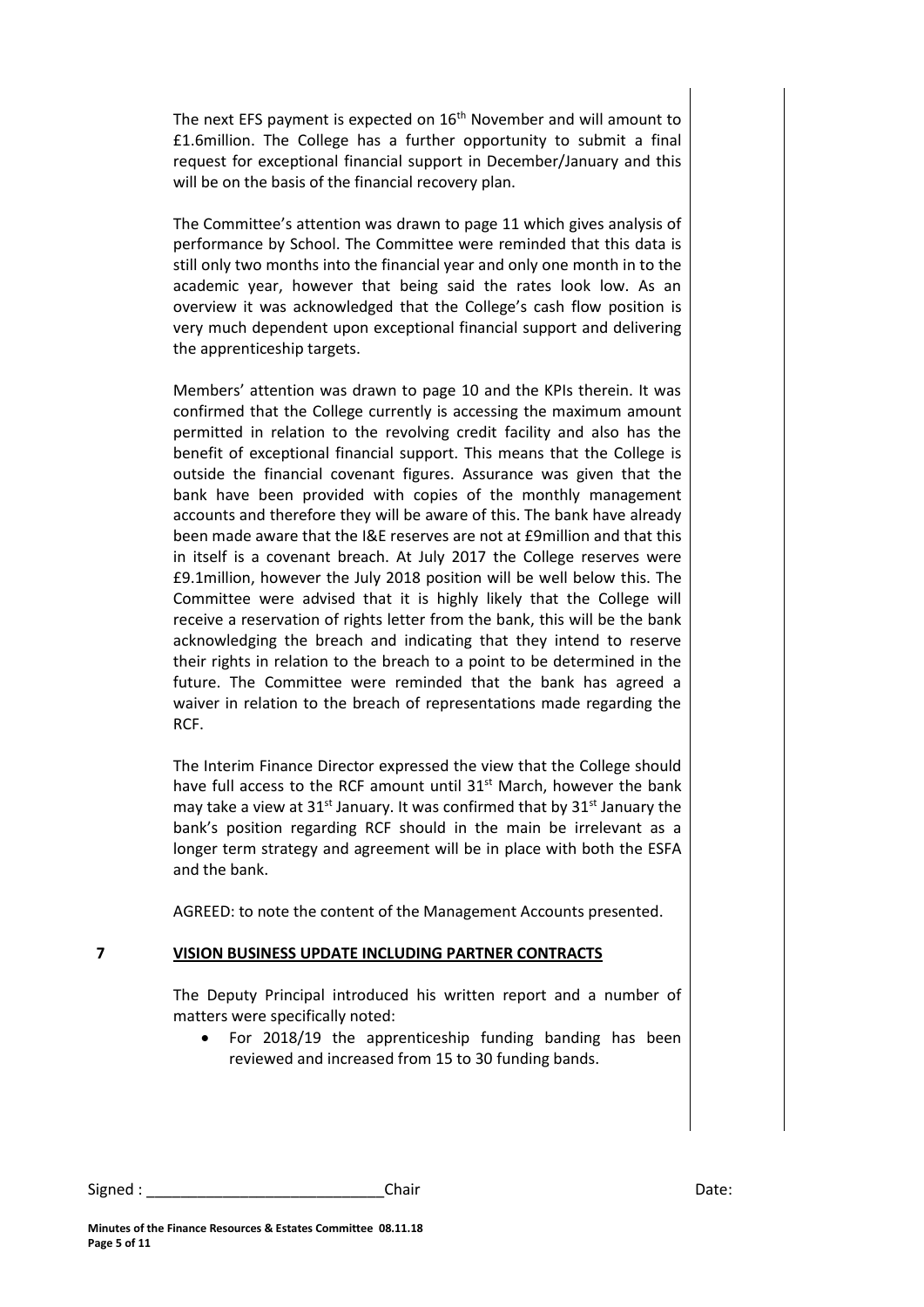It is not possible to assess the impact that this will have on the contribution that apprenticeship provision will provide, as the increased number of bands is being applied to new apprenticeships as they are introduced in the market place.

- In addition to this, in May 2018 the Institute of Apprenticeships announced that the banding rates of 31 popular apprenticeship standards would be reviewed. Work is still ongoing with this. To date 12 of the funding bands have been announced and published following sign off by the Education Secretary Damian Hinds. Of the 12, 7 have had their funding cut and 3 remain the same while a further 2 have had their funding rate increased. Not all of the standards are used by the College and therefore not applicable. The changes which will take effect from  $1<sup>st</sup>$ January 2019 will be incorporated in to the profile. The Deputy Principal confirmed that the College has had to make some minor adjustments to respond to these changes.
- Of more concern are changes likely in relation to the leadership and management apprenticeship standard. He explained that it is proposed that current funding for the apprenticeship degree standard, operations/departmental manager and team leader is to be reduced. This matter is presently under discussion and the Institute of Apprenticeships has passed on a complaint that the funding band and values should not be reduced to the DfE as the Institute for Apprenticeships did not feel that it could take any action. An outcome to this complaint is anticipated in the near future. It was confirmed that if this funding band is reduced then it will have an impact on the College, albeit that there will be a lead in time regarding any reductions agreed.
- National apprenticeship starts there is a national 25.48% overall reduction in apprenticeship starts, however this is an improvement from starts reported for the period August 2017 to March 2018 which showed a 28% reduction.
- It is worth noting that the number of apprentices starting on new high quality (level 4 and above) apprenticeship standards has increased to 119,500 from 11,000 for the same time last year. This follows the trend of some levy payers focusing on a small number of high level apprenticeships which are more expensive than those at Level 2/3. The Government is likely to fall well below the apprenticeship target of 3million in this parliament.

Direct delivery apprenticeships

 It has previously been reported that the direct delivery apprenticeship target for new business in 17/18 was amended significantly downwards over the year from 4,235 to an eventual year ending total of 702, which in real terms engulfed the college in to financial difficulty by the end of the year.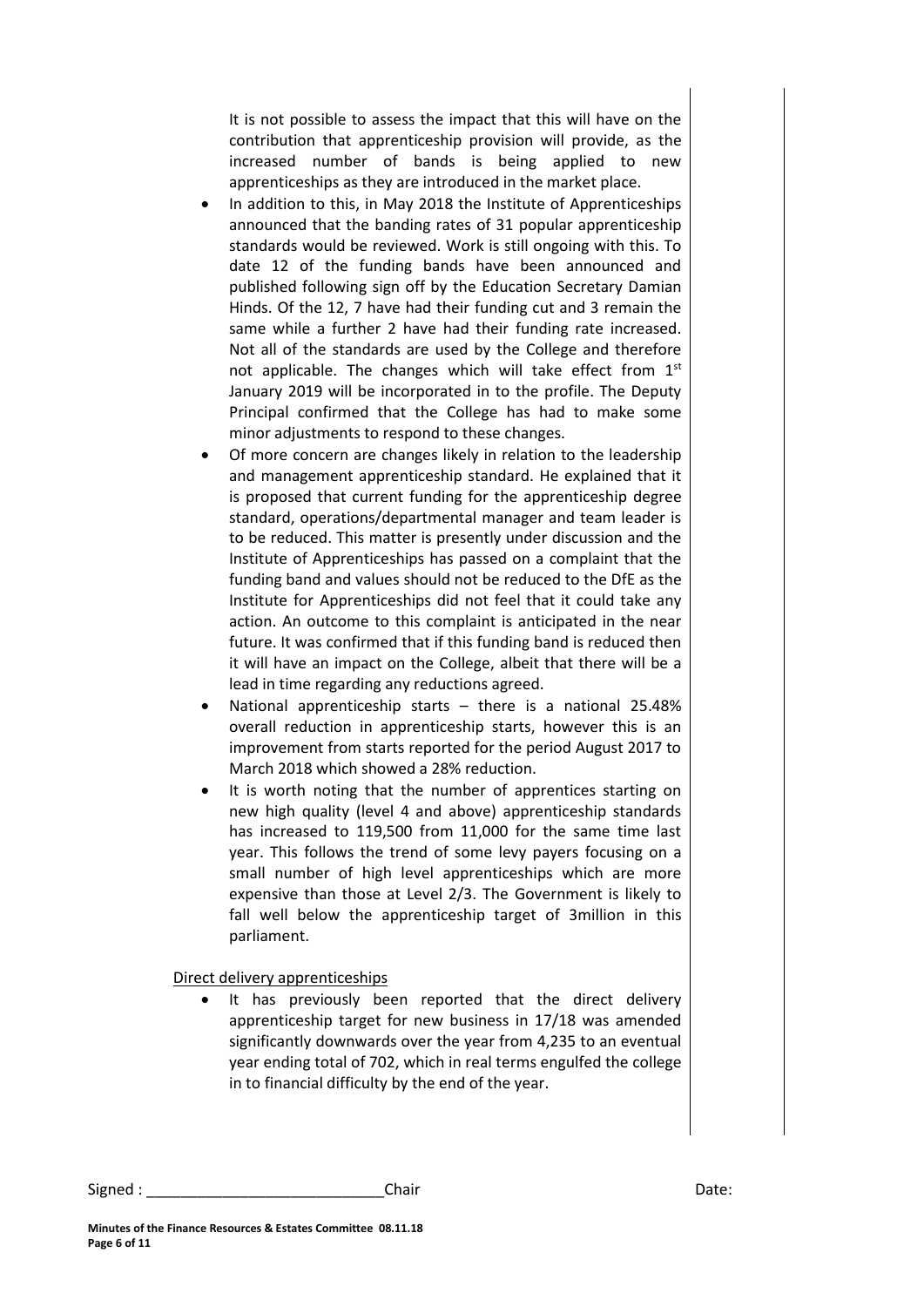- The past 12 months has demonstrated how difficult it is to forecast apprenticeship income. A market related economy has been truly created and this is an environment that college staff are not used to. It is also a market with no track record of statistics to fall back on and provide guidance. In such a market the College needs to be very conservative around any potential growth.
- In total the apprenticeship programme is presently anticipated to fall from just over £7 million to just over £6 million (-14% between the 18/19 and 19/20 financial years). Growth from direct delivery apprenticeships will at best match the drop off in other areas, although the more likely outcome is that it will fall short and show no growth at all.

An update to the College's current position was circulated at the meeting, although the Deputy Principal advised that it needs further verification at this stage, however it looks like the College might just meet its apprenticeship numbers and he is optimistic that the college will be 'there or thereabouts'. He confirmed that CITB learners are now coming on stream after a sector issue led to a delay.

The Committee questioned whether there are any challenges that exist in terms of identifying quality candidates. The Deputy Principal confirmed that this does remain the case, particularly in relation to SME positions.

The Committee questioned whether the College has had any success in terms of 'mopping up' 3 AAA learners. The Deputy Principal indicated that the College has not been tremendously successful regarding the transfer or new apprenticeships who were with or may have gone with 3 AAA. He confirmed that there is a lot of competition within the sector, but gave assurance that the College is being as proactive as possible.

- In terms of the profile for 2018/19 the target income is £1,483,052 – this will be mostly from schools and local areas.
- National employers (key accounts) that could drive higher numbers for Vision Business are estimated as part of a second profile. Target income is £635,700. This profile has been adjusted down to take in to account employer trends. It is uncertain what impact administered status will have on the college in terms of incoming business over the next few months and this is being reviewed as part of the financial recovery plan. The revised 18/19 and 19/20 financial budget will take these in to account.
- Strategically the college must find ways of addressing shortfalls on the profiled apprenticeship starts. An element of caution must be noted as business is very much dependent upon the College having a successful strategy to source new business.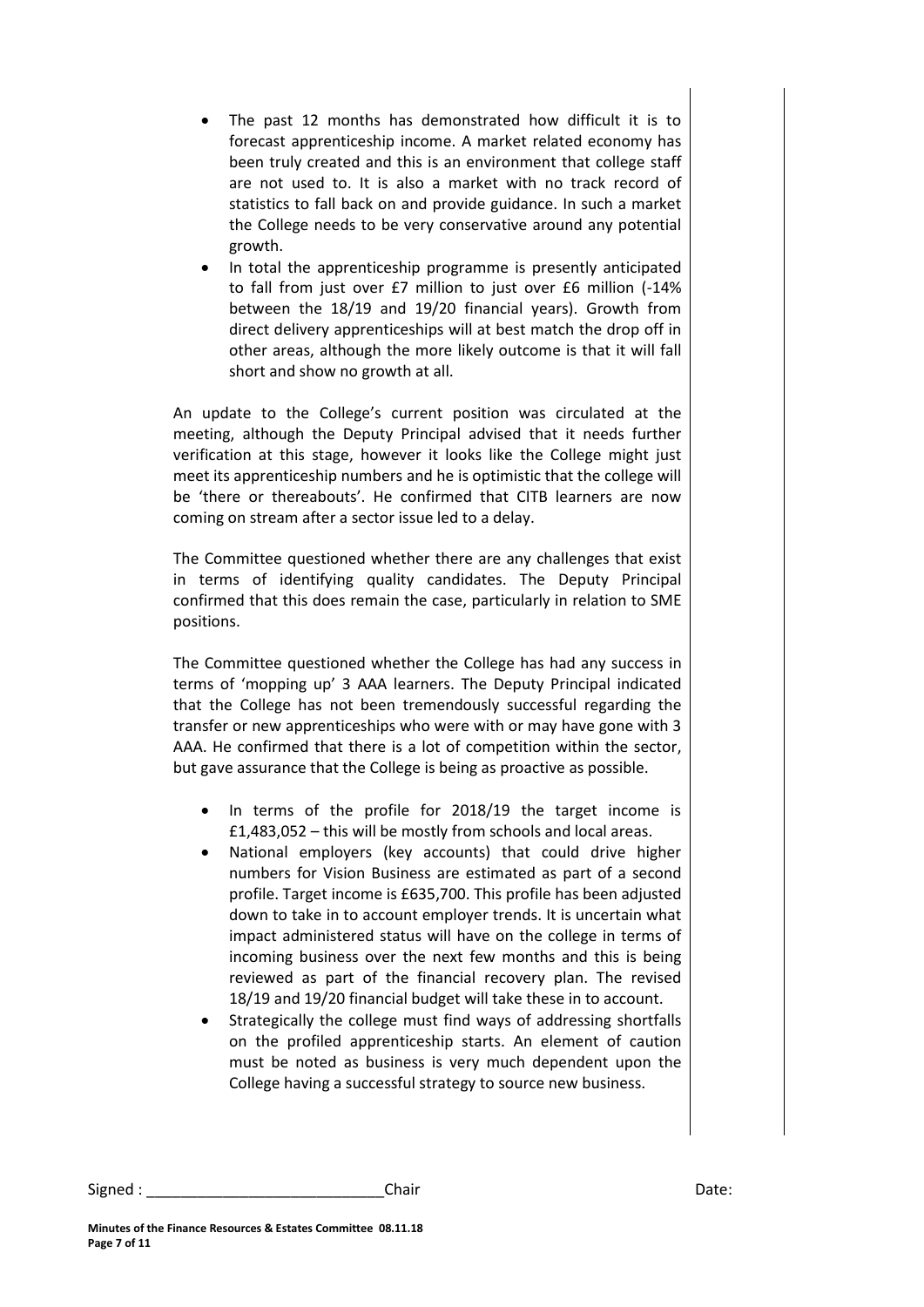#### Subcontracting of apprenticeships to partners

- The subcontracting business of the College is significant but winding down over forthcoming months with 18/19 seeing much reduced activity. An update report on partner activity for 18/19 was presented to the Corporation Board on 13<sup>th</sup> September. Schedules identify £1,448,683 of anticipated activity in 18/19, less £515,911 for the withdrawal of London Hair activity, leaving £932,772 with carry forward income of around £7,018,190 in 17/18.
- An updated schedule identifying subcontractor apprenticeship completions and achievement for 17/18 was provided at appendix 6. This shows actual income of £5,483,255 against a target of £6,751,240.

As an overview observation the interim Principal indicated that all subcontract activity is down against plan and Capital 4 and SIDDHI are of particular concern.

## Adult Education Budget 2017/18

- The AEB is significant but mainly distributed to contractors who specialise in AEB delivery, with the College retaining a 20-30% margin for oversight and quality control.
- A total sum of £6,806,609 AEB is allocated for 17/18 of which around £1.446 million (21%) is undertaken by the College and £5,360,609 is subcontracted.
- Appendix 7 shows an updated report for AEB outturn in 17/18. This shows overall expenditure of £6,666,800 against a budget allocation of £6,806,609, which is within the 3% clawback figure of £6,602,411.

## Adult Education Budget 2018/19

 The AEB allocations are confirmed to be the same as 17/18 allocation of £6.8 million for the college. A strategy for the allocation of AEB in 18/19 was presented for consideration to Corporation Board on 23rd July 2018. Proposed budgetary allocations to subcontractors was presented on  $13<sup>th</sup>$  September 2018 for approval, with a strategy for reallocating provision to a limited number of subcontractor areas working close to the college and in regions not in a proposed mayoral combined authority. The allocations for subcontractor AEB commitment were included at appendix 8 and were presented to the corporation Board on 14<sup>th</sup> September. Contracts have been issued to the approved subcontractors and a number have signed the documents and returned it to the College for signature. The Committee were reminded again that the ESFA are reviewing what contracts are permitted at the current time given the financial notice to improve. This is the business case which was referred to earlier in the meeting.

Signed : \_\_\_\_\_\_\_\_\_\_\_\_\_\_\_\_\_\_\_\_\_\_\_\_\_\_\_\_\_\_\_\_Chair \_\_\_\_\_\_\_\_\_\_\_\_\_\_\_\_\_\_\_\_\_\_\_\_\_\_\_\_\_\_\_\_\_Date: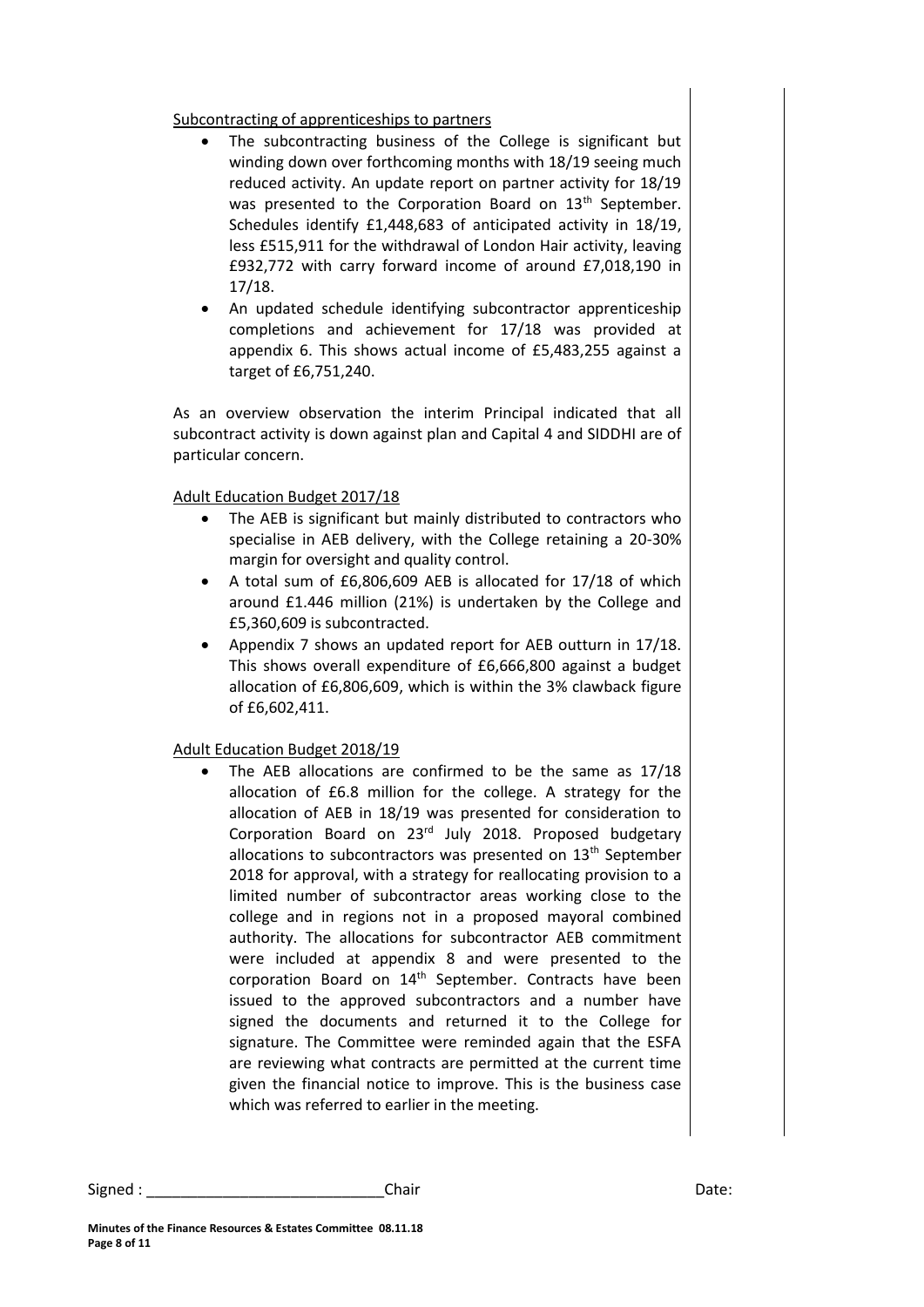- The receipt of EFS is technically viewed as placing the College's finances into an 'inadequate' position. This triggers a position where AEB contracts cannot be grown, which relates to the overall £6.8 million budget and as part of recent new ESFA ruling it also applies to individual contracts allocated to subcontractors. Potentially this could negatively impact upon the contract values of AEB that can be allocated to individual contractors on the colleges approved list and working within region. The ESFA have been asked for clarity on the question of what the College can contract.
- The Committee were reminded of the mayoral combined authorities confirmed as devolved for 19/20 by the ESFA. In addition North Tyne and Sheffield are under consideration for devolution. The Committee were reminded that the College has provision in Sheffield which could be impacted.

2018/19 funding allocation

- For 18/19 it is proposed to subcontract AEB delivery to a more restrictive number of contractors who will deliver AEB in nondevolved areas.
- 10 subcontractors are proposed for the allocation of funding from AEB for 18/19. Contracts are allocated on the subcontractors' quality assurance track record and their ability to support delivery within non-devolved areas as much as possible in the D2N2 area.

AGREED: to note the content of the update provided.

#### **8 BOARD MEMBERS EXPENSES REPORT 2017/18**

The Clerk provided a verbal update and confirmed that the amount of expenses claimed by Governors in 17/18 was £51.60.

AGREED to note the content of the report provided.

## **9 ESTATES UPDATE**

The Director for IT, Estates and Learning Resources provided an update in a number of areas:

- Thorsby Street has been closed and mothballed;
- Chesterfield Road has now also been closed and mothballed;
- A significant number of staff have moved over the summer (2018) in order to:
	- a) Accommodate all the staff previously at Chesterfield Road and allow the closure of the Chesterfield Road site; and
	- b) Create a more logical access to student support functions in high traffic areas of the College;

Signed : \_\_\_\_\_\_\_\_\_\_\_\_\_\_\_\_\_\_\_\_\_\_\_\_\_\_\_\_\_\_\_\_Chair \_\_\_\_\_\_\_\_\_\_\_\_\_\_\_\_\_\_\_\_\_\_\_\_\_\_\_\_\_\_\_\_\_Date: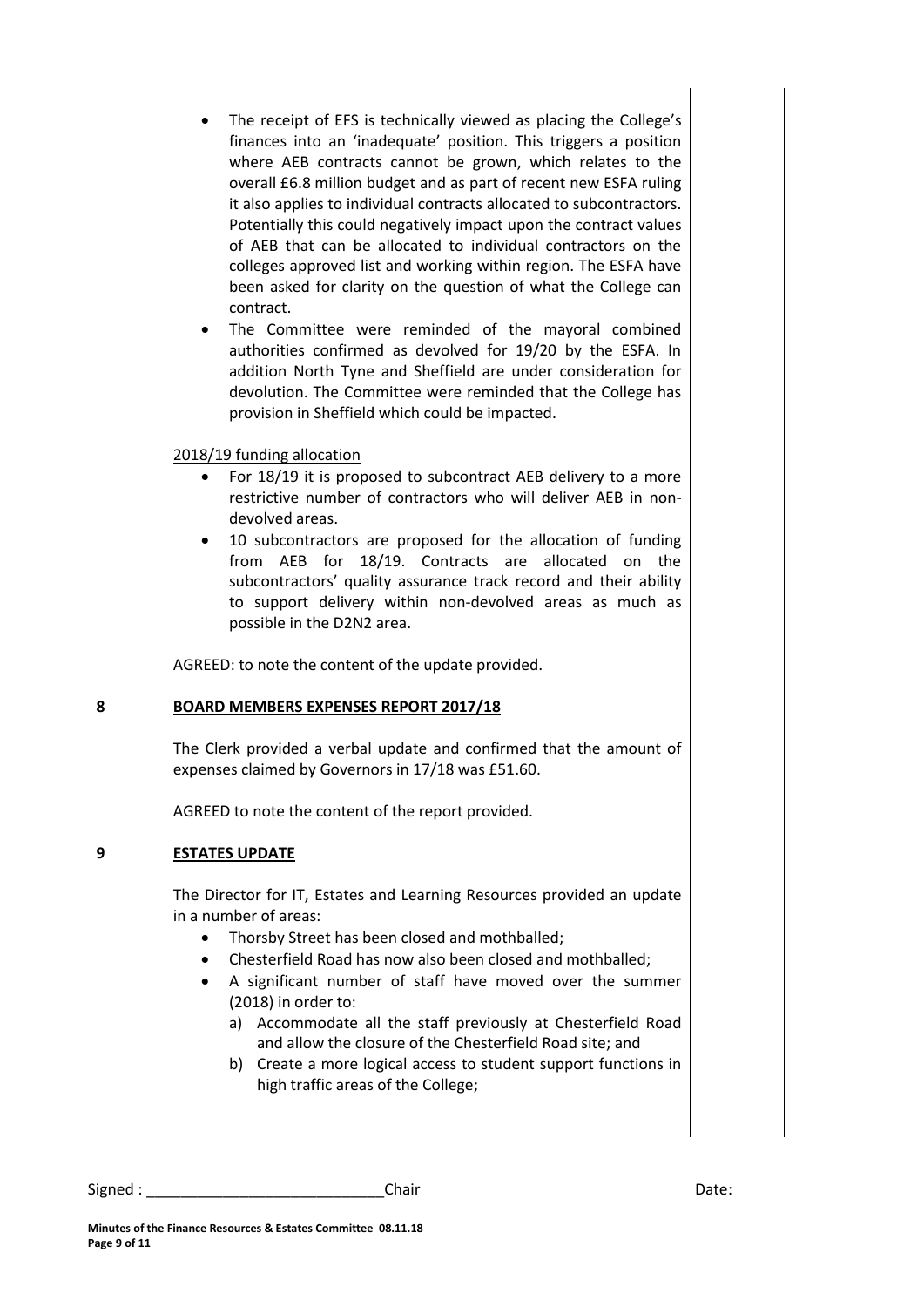|    | An increase in 16-18 students has been accommodated in<br>existing available rooms at Derby Road, Station Park and the<br>Engineering and Innovation Centre;<br>Planned maintenance budgets and service contracts for all sites<br>have been provided. IT expenditure was listed. There is no<br>planned capital IT replacement in 18/19, however a contingency<br>budget is provided in case of large class sizes;<br>Statutory fixed wiring testing has been tendered for all active<br>sites and will be undertaken in term 2 of 2018/19.                                                                                                                                                                  |                          |              |
|----|---------------------------------------------------------------------------------------------------------------------------------------------------------------------------------------------------------------------------------------------------------------------------------------------------------------------------------------------------------------------------------------------------------------------------------------------------------------------------------------------------------------------------------------------------------------------------------------------------------------------------------------------------------------------------------------------------------------|--------------------------|--------------|
|    | The Committee asked for an update in relation to Vision Studio School<br>and the outstanding lease. The Committee were advised that the ESFA<br>are seeking to intervene with the Secretary of State regarding a decision.<br>Currently the DFE are a block in terms of options regarding the<br>Chesterfield Road site and the ESFA have agreed to speak directly to the<br>DFE to reach a conclusion and final outcome.                                                                                                                                                                                                                                                                                     |                          |              |
|    | AGREED: to note the content of the update provided.                                                                                                                                                                                                                                                                                                                                                                                                                                                                                                                                                                                                                                                           |                          |              |
| 10 | <b>INSURANCE AND RISK 2018/19</b>                                                                                                                                                                                                                                                                                                                                                                                                                                                                                                                                                                                                                                                                             |                          |              |
|    | The interim Finance Director confirmed that no payments have been<br>made to Zurich in 2018/19 as no premium figure has been received,<br>however assurance was given that Zurich have provided confirmation by<br>email that the College and its subsidiary companies are covered. There<br>was some concern expressed by the committee that the College may<br>have a significant risk if insurance policies have not been issued. During<br>the meeting the Director: IT, Estates and Learning Resources was able to<br>locate insurance certificates for 2018/19 which provided some<br>assurance. It was agreed that copies of these would be circulated outside<br>of the meeting to committee members. | Director IT<br>& Estates | Nov.<br>2018 |
|    | AGREED: to note the content of the update provided.                                                                                                                                                                                                                                                                                                                                                                                                                                                                                                                                                                                                                                                           |                          |              |
| 11 | <b>ANY OTHER BUSINESS</b>                                                                                                                                                                                                                                                                                                                                                                                                                                                                                                                                                                                                                                                                                     |                          |              |
|    | There were no items of additional business.                                                                                                                                                                                                                                                                                                                                                                                                                                                                                                                                                                                                                                                                   |                          |              |
| 12 | DATE AND TIME OF NEXT MEETING                                                                                                                                                                                                                                                                                                                                                                                                                                                                                                                                                                                                                                                                                 |                          |              |
|    | The Clerk confirmed that the next scheduled meeting was 13 <sup>th</sup> February<br>2019. It was agreed that this meeting would be retained in the diary with<br>the intention of this being a joint meeting with the Audit Committee to<br>solely focus upon the 17/18 yearend accounts. The committee requested<br>that there be an extra meeting scheduled in January, in the week prior to<br>the Board meeting planned on 31 <sup>st</sup> January. The Clerk confirmed that she<br>would check Governor availability outside the meeting.                                                                                                                                                              |                          |              |
|    |                                                                                                                                                                                                                                                                                                                                                                                                                                                                                                                                                                                                                                                                                                               |                          |              |